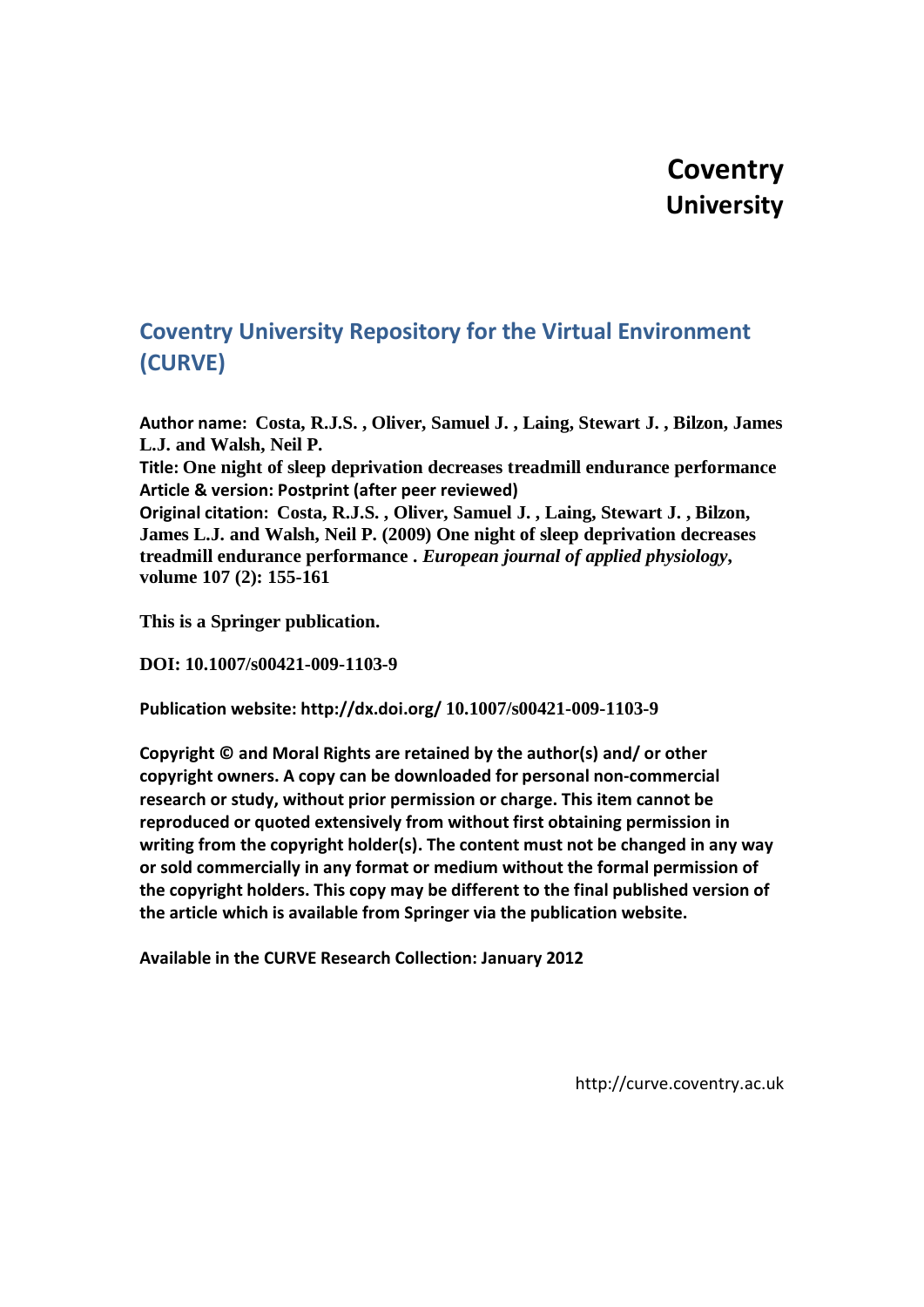ORIGINAL ARTICLE

# One night of sleep deprivation decreases treadmill endurance performance

Samuel J. Oliver · Ricardo J. S. Costa · Stewart J. Laing · James L. J. Bilzon · Neil P. Walsh

Accepted: 26 May 2009 / Published online: 20 June 2009 Springer-Verlag 2009

Abstract The aim was to test the hypothesis that one night of sleep deprivation will impair pre-loaded 30 min endurance performance and alter the cardio-respiratory, thermoregulatory and perceptual responses to exercise. Eleven males completed two randomised trials separated by 7 days: once after normal sleep (496 (18) min: CON) and once following 30 h without sleep (SDEP). After 30 h participants performed a 30 min pre-load at 60%  $\rm\,VO_{2\,max}$ followed by a 30 min self-paced treadmill distance test. Speed, RPE, core temperature  $(T_{\text{re}})$ , mean skin temperature  $(T_{sk})$ , heart rate (HR) and respiratory parameters ( $\dot{V}O_2$ ,  $VCO<sub>2</sub>$ , VE, RER pre-load only) were measured. Less distance ( $P = 0.016$ ,  $d = 0.23$ ) was covered in the distance test after SDEP (6037 (759) 95%CI 5527 to 6547 m) compared with CON (6224 (818) 95%CI 5674 to 6773 m). SDEP did not significantly alter  $T_{\text{re}}$  at rest or thermoregulatory responses during the pre-load including heat storage  $(0.8^{\circ}\text{C})$  and  $T_{\text{sk}}$ . With the exception of raised  $\dot{V}\text{O}_2$  at 30 min on the pre-load, cardio-respiratory parameters, RPE and speed were not different between trials during the preload or distance test (distance test mean HR, CON 174  $(12)$ , SDEP 170  $(13)$  beats min<sup>-1</sup>: mean RPE, CON 14.8 (2.7), SDEP 14.9 (2.6)). In conclusion, one night of sleep

S. J. Oliver  $(\boxtimes) \cdot R$ . J. S. Costa  $\cdot N$ . P. Walsh School of Sport, Health and Exercise Sciences, Bangor University, Bangor LL57 2PZ, UK e-mail: s.j.oliver@bangor.ac.uk

S. J. Laing Olympic Medical Institute, Northwick Park Hospital, Harrow HA1 3UJ, UK

J. L. J. Bilzon School for Health, University of Bath, Bath BA2 7AY, UK deprivation decreased endurance performance with limited effect on pacing, cardio-respiratory or thermoregulatory function. Despite running less distance after sleep deprivation compared with control, participants' perception of effort was similar indicating that altered perception of effort may account for decreased endurance performance after a night without sleep.

Keywords Exercise · Pacing · Thermoregulation · RPE · Cardio-respiratory

#### Introduction

A number of both occupational and athletic populations may be exposed to short-term sleep loss or deprivation. These may include military personnel on sustained operations, workers on rotational shift patterns and athletes that travel across time zones. Further, those travelling to high altitude and athletes using hypoxic tent facilities report poorer sleep quality with increased number of waking periods (Weil et al. [1978](#page-7-0)). Despite the anecdotal claims from coaches and athletes that an adequate night's sleep is essential for peak performance; few experimental investigations have examined the effect of sleep deprivation on exercise performance. In fact, the three investigations to examine the effect of one night of sleep deprivation on exercise performance report contradictory findings.

Pickett and Morris [\(1975](#page-7-0)) reported time to exhaustion (TTE) was unaltered following 30 h of sleep deprivation, whereas, Martin ([1981\)](#page-6-0) reported a marginally ( $P = 0.05$ ) significant decrease in TTE following 36 h of sleep deprivation. Moreover, Chen (Chen [1991\)](#page-6-0) reported one night's sleep deprivation significantly reduced TTE on an incremental protocol but did not significantly reduce TTE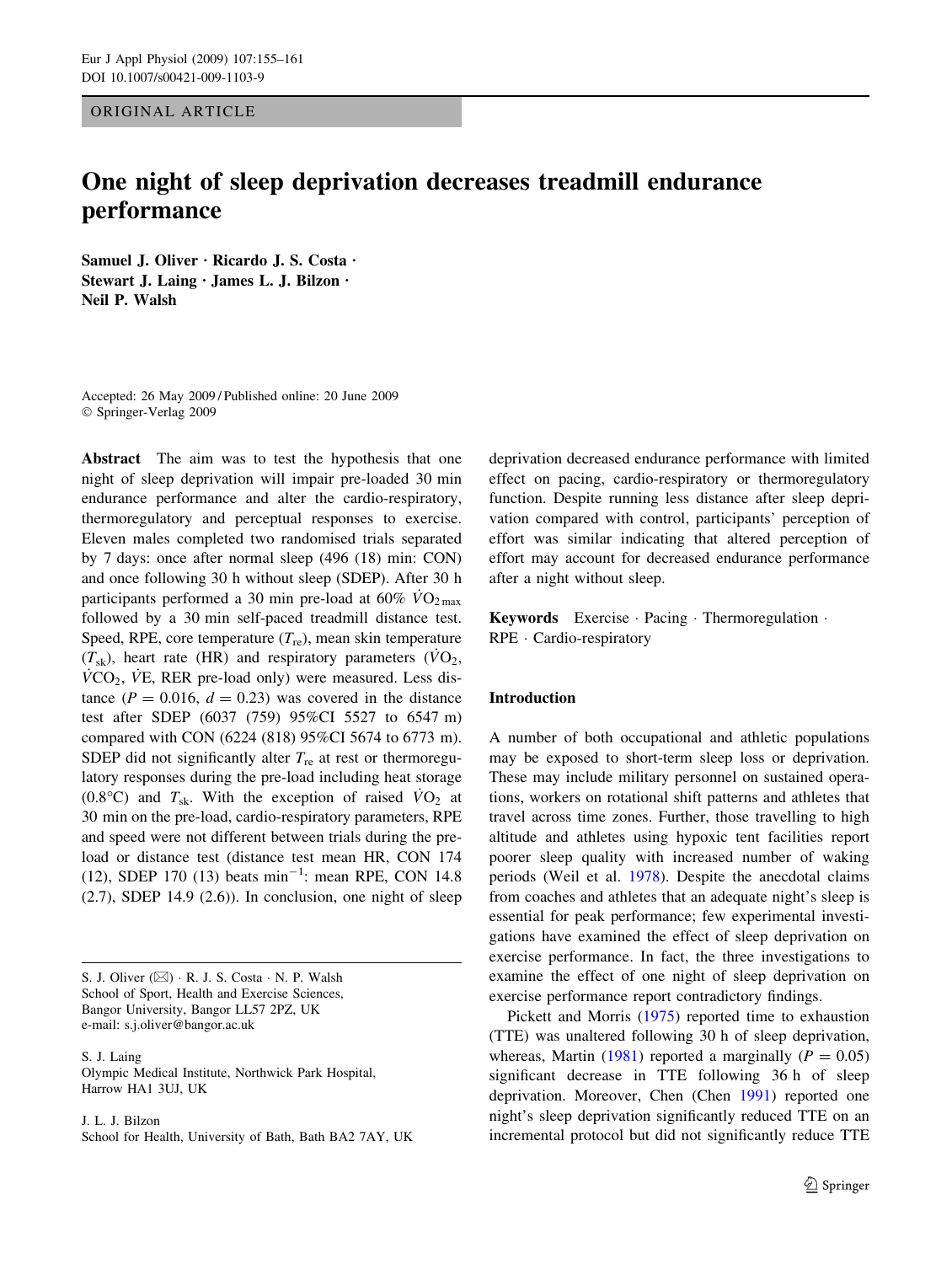at a constant workload equal to 75% of peak power output within the same study. A striking feature of the latter two investigations, which led Martin to report that exercise performance was either resistant or susceptible to sleep loss, was the individual variability in altered TTE following sleep deprivation. For example, in Martin's study, compared with TTE under control conditions, individuals TTE following sleep deprivation ranged from a 5% improvement to a 42% decrement. The equivocal findings of these investigations may result from experimental limitations which include: uncontrolled dietary intakes including caffeine and unknown sleep times on the control trial and evening prior to each trial (Martin [1981;](#page-6-0) Pickett and Morris [1975](#page-7-0)). Furthermore, the effect of sleep deprivation on pacing is unknown as these previous studies all used TTE tests. Time to exhaustion tests require individuals to exercise at a constant workload until they become exhausted. The open end point of TTE means these types of tests do not resemble most real-life athletic events which have known end points and require knowledge of pacing. Alternately, endurance performance can be assessed by distance or time trial type endurance tests which are inherently more ecologically valid for real-life athletic performance as they have known-end points and require knowledge of pacing.

The mechanism by which short term sleep deprivation  $(<36$  h) may affect exercise performance is unclear as previous investigations have reported limited alterations during exercise in cardio-respiratory factors (i.e. oxygen uptake, respiratory exchange ratio, heart rate (Martin and Haney [1982](#page-6-0); Martin [1981](#page-6-0); Martin and Gaddis [1981\)](#page-6-0). In fact, heart rate was actually shown to be reduced after sleep deprivation during sub-maximal exercise (Martin and Haney [1982;](#page-6-0) Martin and Gaddis [1981](#page-6-0)). Sleep deprivation has been shown to reduce evaporative cooling and dry heat loss in warm environments (Dewasmes et al. [1993;](#page-6-0) Sawka et al. [1984](#page-7-0)). Endurance performance was however not assessed in these investigations and therefore it is unclear whether the impaired heat dissipation mechanisms reported effect endurance performance. Previous literature does suggest that short term sleep loss increases perception of effort (RPE) when exercising at constant workloads, and that this may account for subsequent decrease in TTE (Martin [1981;](#page-6-0) Martin and Gaddis [1981\)](#page-6-0).

The primary aim of this investigation was to examine the effect of one night of sleep deprivation on pre-loaded 30 min self-paced endurance performance. It was hypothesised that endurance performance would be the decreased following 30 h of sleep deprivation. A secondary aim of this investigation was to examine the effect of 30 h sleep deprivation on pacing, cardio-respiratory, thermoregulatory and perceptual factors during a pre-loaded sub-maximal exercise and a 30 min distance endurance test.

#### **Methods**

#### Participants

Eleven recreationally active healthy males volunteered to participate in the study (Mean (SD): age 20 (3) years; body mass 77.6 (7.8) kg; body fat 13 (5) %;  $\dot{V}O_{2\text{max}}$  55.5 (5.6) mL  $kg^{-1}$  min<sup>-1</sup>). All participants gave written informed consent before the study, which received local Ethics Committee approval.

### Preliminary measurements

Seven to ten days prior to beginning the experimental trials,  $\rm{VO_{2\,max}}$  was measured by means of a continuous incremental exercise test on a motorised treadmill (Woodway GmbH, D-79576, Weil am Rhein, Germany) as described previously (Oliver et al. [2007](#page-7-0)). After a 15 min rest the treadmill speed which elicited 60%  $\rm\ddot{VO}_{2\,max}$  on a 1% gradient was determined. This treadmill speed was used for the subsequent sub-maximal pre-load. On a separate day participants returned to the laboratory for individual energy requirement estimation and pre-loaded distance test familiarisation. Participants arrived rested and euhydrated at 08:00 h after an overnight fast, having performed no exercise and consuming water equal to 35 ml  $kg^{-1}$  of body mass the previous day. Euhydration was verified by ensuring participants urine specific gravity was less than 1.020 g  $ml^{-1}$  (Sawka et al. [2007](#page-7-0)). On arrival and after voiding, anthropometric measurements of height and nude body mass were collected. Following these measures, body composition was estimated by dual energy x-ray absorptiometry (DXA: Hologic, QDR1500, software version V5.72, Bedford, USA). Using the fat free mass determined by DXA resting metabolic rate was estimated (Cunningham [1980\)](#page-6-0). The resting metabolic rate was multiplied by 1.7 to determine energy intake for each participant (Grandjean et al. [2000](#page-6-0)). Prior to leaving the laboratory participants performed a complete familiarisation of the experimental exercise protocol (i.e. 30 min preload at 60%  $\rm\dot{VO}_{2\,max}$  followed by a 30 min maximal distance test).

#### Experimental procedures

Using randomised cross-over design participants completed two experimental trials separated by seven days. These trials were a control trial (CON) where participants were allowed normal nocturnal sleep and a sleep deprivation trial (SDEP) where participants went without sleep for one night. On the day prior and during each experimental trial, to control nutritional and hydration status, participants were provided with their estimated energy requirements  $(3280 (209)$  kcal d<sup>-1</sup>) and water equal to 35 ml kg<sup>-1</sup> of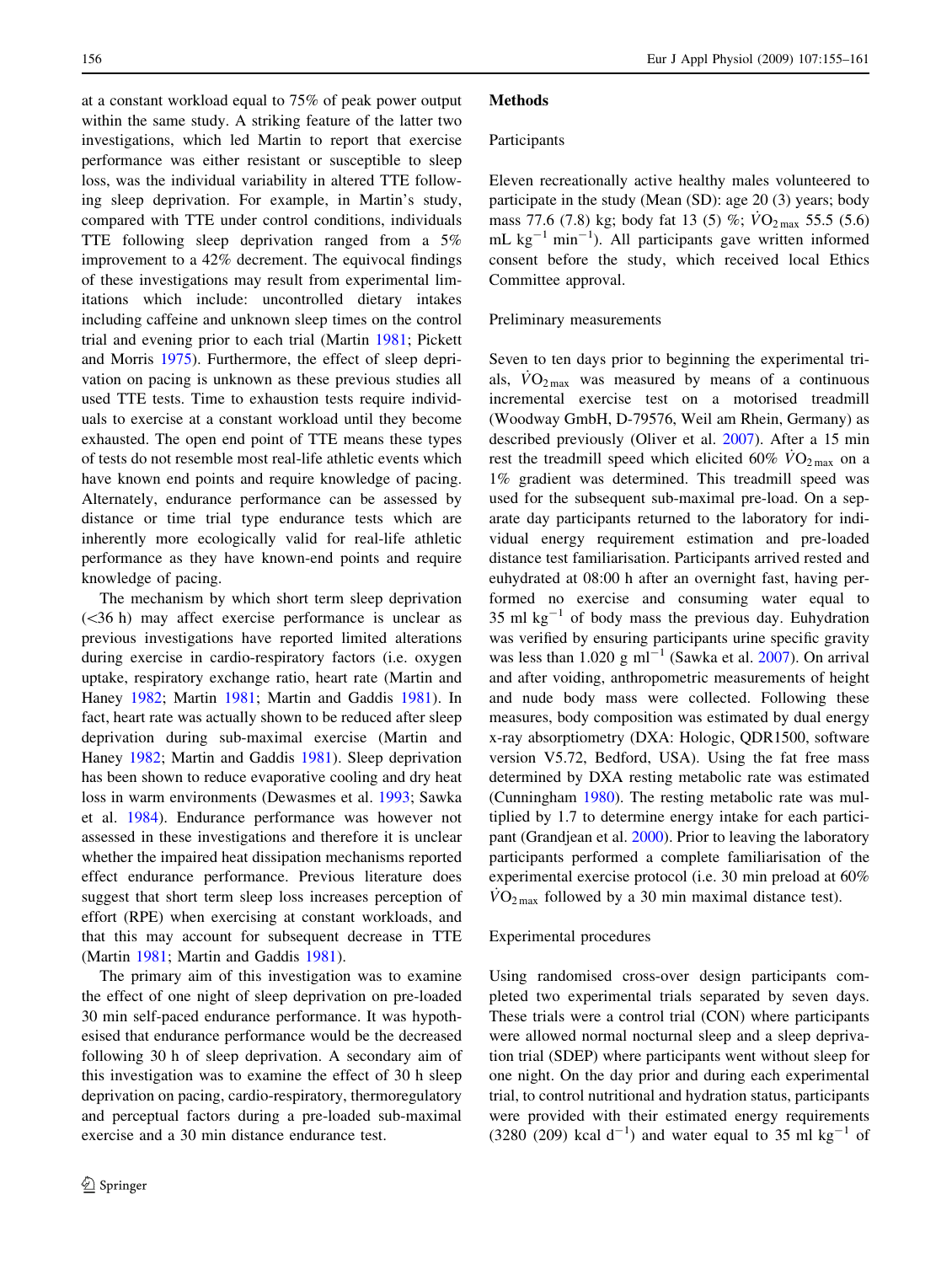body mass. Participants were instructed to consume only the food and water provided. Caffeine intake was prohibited during this time. On the day prior to each trial participants were asked to refrain from exercise and were instructed to sleep for approximately 8 h. Nocturnal activity was measured by an accelerometer (GT1 M, ActiGraph LLC, Florida, USA).

On day one of each experimental trial participants woke at 06:00 h and arrived at the laboratory where they resided in prepared accommodation under supervision for the remainder of the trial. During periods of sleep deprivation, this supervision ensured participants remained awake at all times. After 30 h (day two, 12:00 h) subjects performed a 30 min pre-load treadmill run at 60%  $\rm \dot{VO}_{2\,max}$  followed by a 30 min self-paced distance test. Each pre-load and distance test was performed in a quiet laboratory under standardised conditions (19.7  $(0.6)$ °C, 59  $(7)$ % RH) with two fans placed in front of the treadmill with the wind speed set at 2.3 m  $s^{-1}$ . No fluids were consumed during the pre-load or distance test. Between the pre-load and distance test subjects were removed from the treadmill for 15 min to allow for blood and saliva to be collected (data presented elsewhere (Ricardo et al. [2009\)](#page-7-0). Prior to the distance test participants were instructed to run as far as possible in 30 min and to control the speed of the treadmill (gradient set at 1%) as and when they felt appropriate. During the distance test participants only had information about elapsed time. Total distance was recorded and participants were provided with this information on completion of the study. This distance test has previously been shown to be highly reproducible (CV 1.6%: (Oliver et al. [2007](#page-7-0))).

During the pre-load, minute ventilation,  $O_2$  uptake ( $\dot{V}O_2$ ),  $CO<sub>2</sub>$  production ( $\dot{V}CO<sub>2</sub>$ ), respiratory exchange ratio (RER) (Cortex Metalyser 3B, Biophysik, Leipzig, Germany), heart rate (HR), core temperature  $(T_{\text{re}})$  (YSI 4000A, Daytona, USA), skin temperature by chest, upper arm, thigh, and calf thermistor probes were measured continuously whilst ratings of perceived exertion (RPE, (Borg [1982\)](#page-6-0)) were obtained at 5 min intervals. Mean weighted skin temperature  $(T_{sk})$  was calculated as  $((\text{check} + \text{upper arm}) \times 0.3) + (\text{thigh} +$ calf  $\times$  0.2)) (Ramanathan [1964\)](#page-7-0). During the distance test,  $T_{\text{re}}$ , skin temperature and HR were measured continuously whilst participants indicated RPE at 5 min intervals. In addition, speed was recorded at 5 min intervals.

#### Statistical analysis

A one tailed paired t-test was used to determine the effect of sleep deprivation on time trial performance and resting core temperature. One tailed t-tests were selected due to expected differences between sleep deprivation and control conditions (i.e. sleep deprivation was expected to reduce distance completed and resting core temperature in comparison to control). Fully repeated measures ANOVA (trial  $\times$  time) with Post hoc Tukey's HSD or Bonferroni adjusted t-tests were used, where appropriate, to determine the effect of sleep deprivation on physiological and perceptual responses during the pre-load and distance test. Appropriate adjustments to the degrees of freedom were made in cases where the assumptions of sphericity were violated. Significance was accepted as  $P < 0.05$ . Data are presented as mean  $\pm$  (SD).

# Results

No differences were reported in the amount of sleep participants obtained prior to starting each experimental trial (CON: 517 (19) and SDEP: 513 (21) min:  $P = 0.718$ ). On CON participants slept for average of 496 (18) min whereas participants remained awake throughout SDEP. Urine specific gravity was not significantly different between CON and SDEP at 0 h (CON: 1.017 (0.002) and SDEP: 1.014 (0.001)  $g \text{ ml}^{-1}$ :  $P = 0.137$  or 30 h (CON: 1.009 (0.003) and SDEP: 1.005 (0.004)  $g \text{ ml}^{-1}$ :  $P = 0.112$ . Resting  $T_{\text{re}}$  was also not different at 30 h between CON and SDEP (CON: 37.27 (0.23) and SDEP: 37.18  $(0.25)$ °C:  $P = 0.115$ ).

#### Endurance performance

Less distance was covered on the distance test after SDEP (6037 (759) m, 95% confidence intervals 5527 to 6547 m) compared with CON (6224 (818) m, 95% confidence intervals 5527 to 6547 m,  $t_{(10)} = 2.5$ ,  $P = 0.016$ , Cohen's  $d = 0.23$ ). The mean percentage change in distance completed compared with CON was  $-2.9\%$  (95% confidence intervals  $-0.24$  to  $-5.51\%$ ). The addition of the 95% confidence limits to the mean identifies the likely range of true differences between the SDEP and CON. Individual assessment revealed nine of eleven participants completed less distance on SDEP compared with CON of which seven exceeded two times the coefficient of variation of the distance test (Fig. [1\)](#page-4-0). Of the two participants that completed greater distances on SDEP compared with CON only one exceeded two times the coefficient of variation of the distance test.

Pre-load physiological and perceptual responses

There were no trial by time interactions during pre-load for HR ( $F_{(5.0, 50.0)} = 0.46$ ,  $P = 0.805$ ), min ventilation  $(F_{(5.0,45.0)} = 0.53, P = 0.753), \overline{VCO}_{2}$   $(F_{(5.0,45.0)} = 1.32,$  $P = 0.274$ , RER  $(F_{(2.0,17.8)} = 0.71, P = 0.506)$ ,  $T_{\text{re}}$  $(F_{(2.1,21.0)} = 0.85 \, P = 0.444), T_{sk}$   $(F_{(2.1,19.0)} = 1.710, P =$ 0.207) and RPE  $(F_{(5.0,50.0)} = 1.32, P = 0.271)$ . However,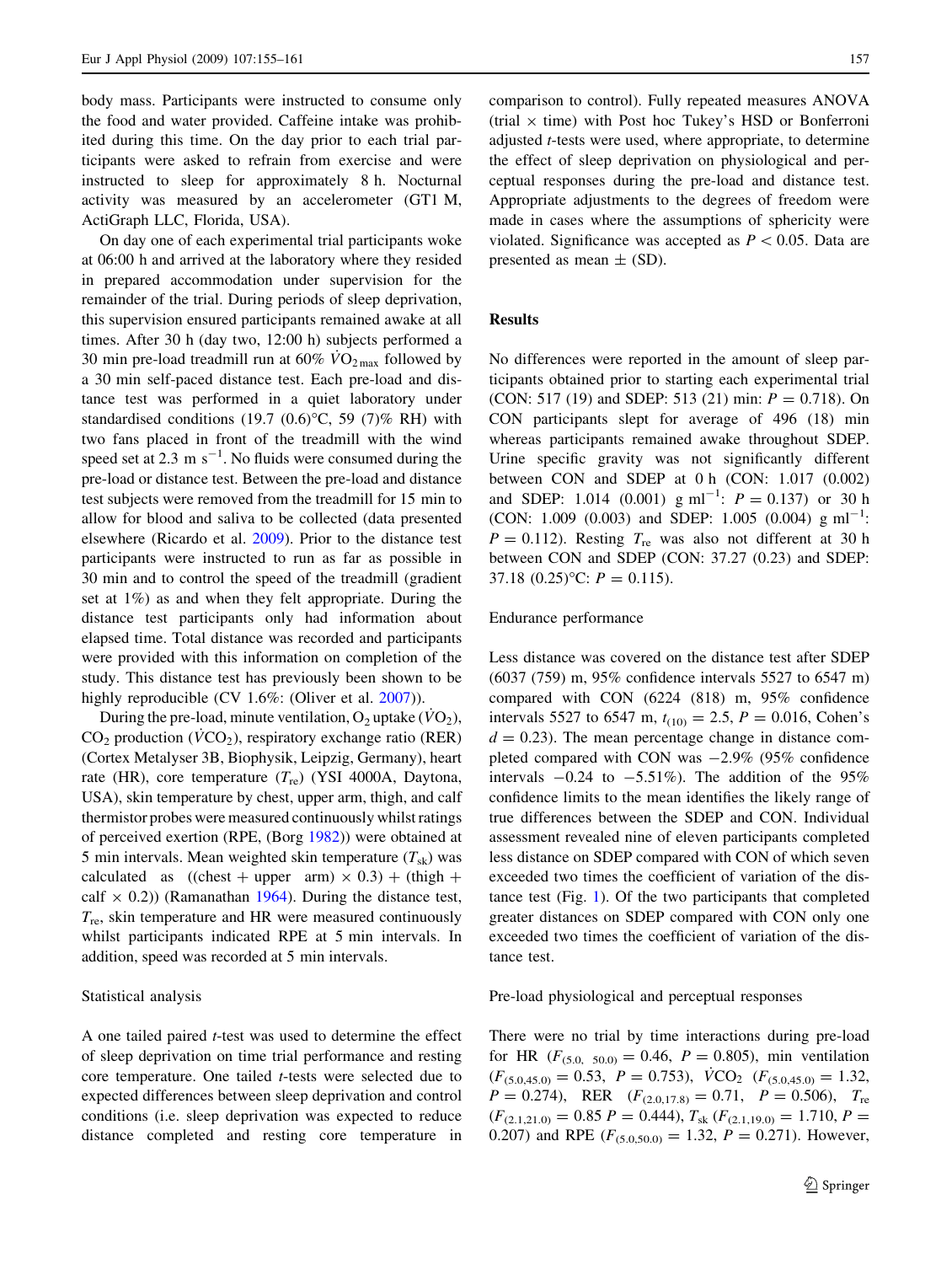<span id="page-4-0"></span>

Fig. 1 Individual distance completed (m) in a 30 min pre-loaded distance test after normal sleep (CON) and 30 h of sleep deprivation (SDEP). \* indicates a significant ( $P = 0.016$ ) group mean difference between CON and SDEP

there was a significant interaction  $(F_{(5.0, 45.0)} = 2.9$ ,  $P = 0.025$ ) for  $VO_2$  where  $VO_2$  was significantly greater at 30 min compared with 5 min on SDEP trial only during the pre-load. There were also significant main effects for time for HR  $(F_{(1.9,18.9)} = 33.0, P = 0.000)$ , minute ventilation ( $F_{(5,0,45,0)} = 11.7, P = 0.000$ ),  $\dot{V}CO_2$  ( $F_{(2,5,22,6)}$ )  $= 4.1, P = 0.004$ ), RER  $(F_{(5.0,45.0)} = 9.5, P = 0.000)$ ,  $T_{\text{re}}$  $(F_{(1.3,21.0)} = 125.2, P = 0.000), T_{sk} (F_{(1.4,12.1)} = 42.4,$  $P = 0.000$ ) and RPE  $(F_{(1.5,15,1)} = 27.5, P = 0.000)$  where by they increased during the 30 min pre-load (Table [1](#page-5-0)). Although there was no interaction for  $T_{\text{re}}$ , a main effect of condition was revealed where  $T_{\text{re}}$  was significantly lower on SDEP compared with CON during the pre-load  $(F_{(1.0, 10.0)} = 8.7, P = 0.015)$ . There were no main effects of condition for HR  $(F_{(1.0,10.0)} = 0.22, P = 0.647)$ , min ventilation  $(F_{(1,0)}, 9,0) = 1.76, P = 0.217, VO<sub>2</sub>$  $(F_{(1.0, 9.0)} = 0.22, P = 0.647), \dot{V}CO_2$   $(F_{(1.0, 9.0)} = 0.37,$  $P = 0.557$ , RER  $(F_{(1.0, 9.0)} = 0.05, P = 0.824)$ ,  $T_{sk}$  $(F_{(1.0, 9.0)} = 3.16, P = 0.109)$  and RPE  $(F_{(1.0, 10.0)} = 0.35,$  $P = 0.854$ .

# Distance test physiological and perceptual responses

There were no trial by time interactions during the distance test for HR ( $F_{(5.0, 45.0)} = 1.48, P = 0.214$ ),  $T_{\text{re}}$  ( $F_{(5.0, 45.0)} =$ 0.916,  $P = 0.404$ ),  $T_{sk}$  ( $F_{(1.3, 6.5)} = 0.77$ ,  $P = 0.448$ ), RPE  $(F_{(5,0, 50,0)} = 1.37, P = 0.250)$  and speed  $(F_{(1,7, 17,2)} = 0.96,$  $P = 0.392$ : Table [2\)](#page-5-0). However, there were significant main effects for time where HR ( $F_{(5.0, 50.0)} = 21.3, P = 0.000$ ),  $T_{\text{re}}$  ( $F_{(1.7, 15.1)} = 71.1, P = 0.000$ ),  $T_{\text{sk}}$  ( $F_{(5.0, 25.0)} = 6.5$ ,  $P = 0.001$ ), RPE ( $F_{(1.5, 15.3)} = 73.5$ ,  $P = 0.000$ ) and speed  $(F_{(1.9, 19.2)} = 14.1, P = 0.000)$  increased during the distance test. Further, there were significant main effects of condition for HR and  $T_{\text{re}}$  where HR  $(F_{(1.0, 10.0)} = 6.0,$ 

 $P = 0.030$ ) and  $T_{\text{re}}$   $(F_{(1.0, 9.0)} = 6.6, P = 0.030)$  were lower on SDEP compared with CON throughout the distance test. There were no main effects of condition during the distance test for  $T_{sk}$  ( $F_{(1,0, 6,0)} = 0.07, P = 0.938$ ), RPE  $(F_{(1.0, 10.0)} = 0.35, P = 0.854)$  and speed  $(F_{(1.0, 10.0)} =$ 1.71,  $P = 0.221$ .

# Discussion

The primary aim of the present study was to investigate the effect of one night of sleep deprivation on endurance running performance. Our primary hypothesis is supported as 30 h of sleep deprivation was shown to have a detrimental effect on pre-loaded endurance performance. Despite running less distance after sleep deprivation compared with control, participants' perception of effort was similar indicating that altered perception of effort may account for the decrease in endurance performance after a night without sleep. Further the absence of significant interaction during the distance test for speed suggests that sleep deprivation has a limited effect on pacing. A secondary aim was to examine the effect of sleep deprivation on cardio-respiratory, thermoregulatory and perceptual responses during 30 min of modest intensity exercise. The present results suggest that 30 h of sleep deprivation has a limited effect on cardio-respiratory, thermoregulatory and perception of effort responses during sub-maximal exercise.

These findings are in contrast to a study where 30 h of sleep deprivation was shown to have no effect on TTE (Chen [1991;](#page-6-0) Pickett and Morris [1975](#page-7-0)) but are consistent with the other published studies that report a decrease in TTE (Chen [1991;](#page-6-0) Martin [1981\)](#page-6-0). Given the previous equivocal findings this study provides important strength to the notion that short-term sleep loss is debilitating for endurance performance. The calculated effect size for difference in TTE between the sleep deprivation and control conditions in one previous investigation was 0.19 (Martin [1981](#page-6-0)) which is very similar to the present investigation  $(d = 0.23)$ ; therefore, the marginal significance previously reported is most likely attributable to the smaller sample size in that study  $(n = 8)$ . Previous literature has suggested that alterations in exercise performance following sleep deprivation are highly individual ranging from a 5% improvement to a 45% decrease in TTE after 36 h of sleep deprivation compared with a control (Martin [1981](#page-6-0)). Moreover, TTE was not decreased by sleep deprivation in three of eight individuals. In the present investigation the difference in distance completed compared with control ranged from a 4% improvement to a 9% impairment, with nine of eleven participants completing less distance after sleep deprivation compared with control. The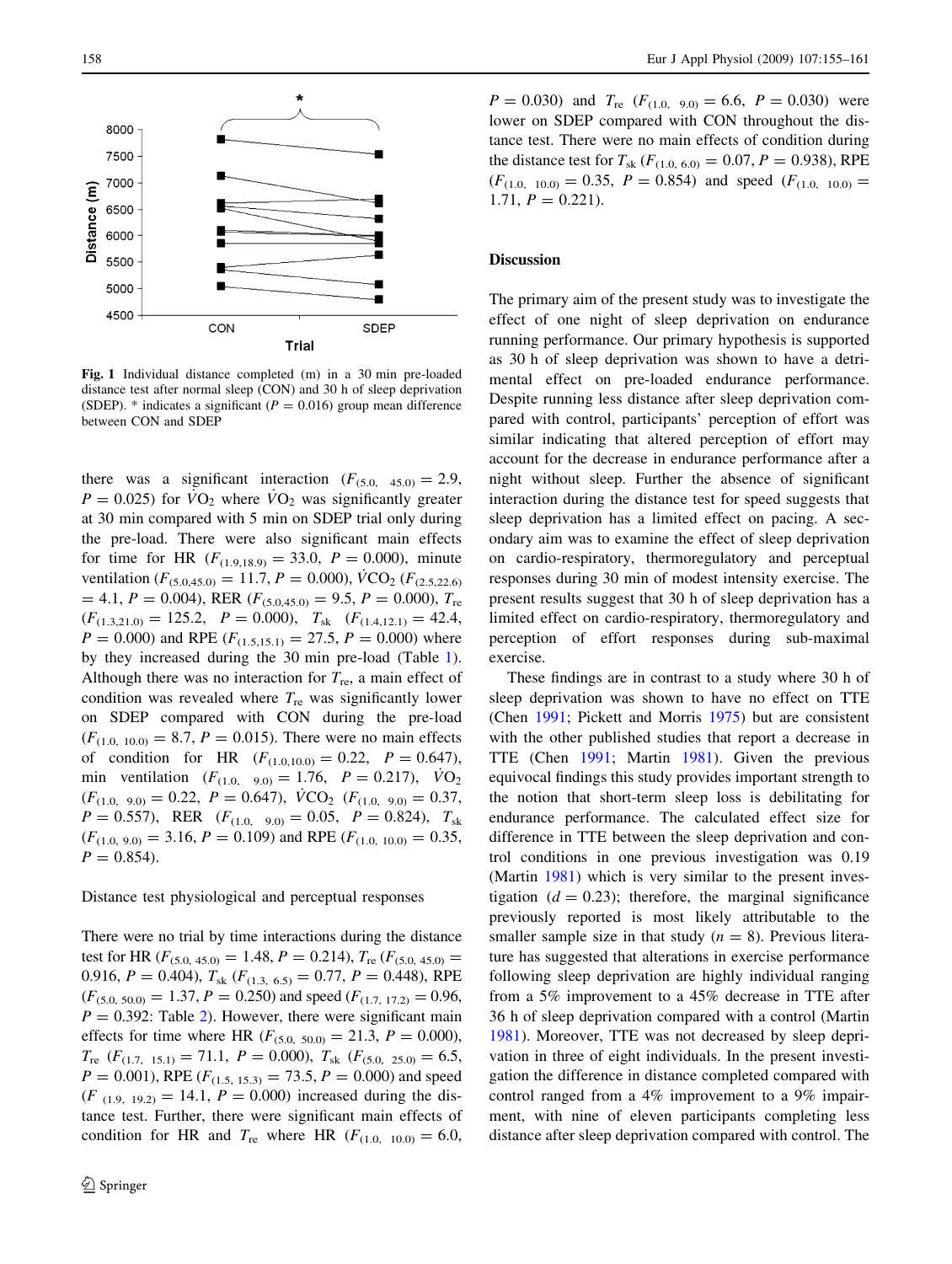<span id="page-5-0"></span>**Table 1** Cardio-respiratory, thermoregulatory and perceptual responses to a 30 min steady state pre-load exercise at 60%  $\dot{V}O_{2\text{max}}$  after normal sleep (CON) and after 30 h of sleep deprivation (SDEP)

|                                                    | Time (min)  | 5          | 10         | 15         | 20         | 25         | 30          |
|----------------------------------------------------|-------------|------------|------------|------------|------------|------------|-------------|
| Heart rate (beats min <sup>-1</sup> ) <sup>†</sup> | <b>CON</b>  | 124(13)    | 130(16)    | 135(15)    | 139 (18)   | 139 (17)   | 143(15)     |
|                                                    | <b>SDEP</b> | 122(12)    | 129(13)    | 135(14)    | 136(16)    | 139 (19)   | 143(15)     |
| $\dot{V}E(L \text{ min}^{-1})^{\dagger}$           | <b>CON</b>  | 60.6(7.8)  | 63.6(6.2)  | 64.7(5.0)  | 66.1(7.1)  | 66.1 (7.9) | 66.3(6.9)   |
|                                                    | <b>SDEP</b> | 58.7 (7.7) | 61.5(5.4)  | 64.7(8.3)  | 64.1 (8.4) | 64.4(8.5)  | 65.4(7.7)   |
| $\dot{V}O_2(L \text{ min}^{-1})$                   | <b>CON</b>  | 2.5(0.2)   | 2.5(0.1)   | 2.4(0.2)   | 2.5(0.1)   | 2.5(0.1)   | 2.5(0.2)    |
|                                                    | <b>SDEP</b> | 2.4(0.2)   | 2.4(0.2)   | 2.5(0.23)  | 2.5(0.3)   | 2.5(0.2)   | $2.6(0.3)\$ |
| $\dot{V}CO_2(L \text{ min}^{-1})^{\dagger}$        | <b>CON</b>  | 2.2(0.2)   | 2.3(0.2)   | 2.3(0.2)   | 2.3(0.2)   | 2.3(0.2)   | 2.3(0.2)    |
|                                                    | <b>SDEP</b> | 2.2(0.2)   | 2.3(0.2)   | 2.4(0.3)   | 2.3(0.3)   | 2.3(0.3)   | 2.4(0.3)    |
| $RER^{\dagger}$                                    | <b>CON</b>  | 0.90(0.04) | 0.93(0.03) | 0.94(0.04) | 0.93(0.04) | 0.92(0.04) | 0.93(0.03)  |
|                                                    | <b>SDEP</b> | 0.90(0.06) | 0.94(0.06) | 0.94(0.05) | 0.93(0.05) | 0.92(0.03) | 0.93(0.03)  |
| $T_{\rm re}$ (°C) <sup>†‡</sup>                    | <b>CON</b>  | 37.4(0.3)  | 37.5(0.2)  | 37.7(0.2)  | 37.9(0.2)  | 38.1(0.2)  | 38.2(0.3)   |
|                                                    | <b>SDEP</b> | 37.2(0.3)  | 37.4(0.3)  | 37.6(0.0)  | 37.7(0.3)  | 37.9(0.3)  | 38.0(0.3)   |
| $T_{\rm sk}$ (°C) <sup>†</sup>                     | <b>CON</b>  | 29.0(1.0)  | 29.5(0.9)  | 30.1(0.8)  | 30.5(1.0)  | 30.7(1.2)  | 30.9(1.3)   |
|                                                    | <b>SDEP</b> | 29.7(0.4)  | 30.1(0.5)  | 30.6(0.7)  | 31.0(0.8)  | 31.3(0.9)  | 31.5(0.9)   |
| $RPE^{\dagger}$                                    | <b>CON</b>  | 8.3(1.6)   | 9.5(1.7)   | 10.2(1.8)  | 10.9(1.7)  | 11.3(1.7)  | 11.3(1.8)   |
|                                                    | <b>SDEP</b> | 8.5(1.8)   | 9.1(1.5)   | 10.2(1.5)  | 10.8(1.4)  | 11.5(1.8)  | 11.5(1.6)   |

Values are mean  $\pm$  (SD),  $n = 11$  for heart rate, rating of perceived exertion (RPE), core temperature ( $T_{\text{re}}$ ),  $n = 10$  for mean skin temperature  $(T_{sk})$ , minute ventilation (VE), O<sub>2</sub> production (VO<sub>2</sub>), CO<sub>2</sub> production (VCO<sub>2</sub>), and respiratory exchange ratio (RER) Main effect of time  $P^+P$  < 0.05. Main effect of condition  $P^+P$  < 0.05. Significant interaction versus 5 min on SDEP only  $P^+P$  < 0.05

**Table 2** Heart rate, core temperature  $(T_{\rm re})$ , skin temperature  $(T_{\rm sk})$ , perception of effort (RPE) and speed during a 30 min treadmill distance test after normal sleep (CON) and after 30 h of sleep deprivation (SDEP)

|                                               | Time (min)  | 5         | 10        | 15        | 20        | 25        | 30           |
|-----------------------------------------------|-------------|-----------|-----------|-----------|-----------|-----------|--------------|
| Heart rate (beats $\min^{-1}$ ) <sup>†‡</sup> | <b>CON</b>  | 163(10)   | 168(11)   | 173 (12)  | 177(12)   | 178(9)    | 183(11)      |
|                                               | <b>SDEP</b> | 157(15)   | 166(12)   | 171(9)    | 170 (10)  | 170(9)    | 181(9)       |
| $T_{\rm re}$ (°C) <sup>†‡</sup>               | <b>CON</b>  | 38.0(0.2) | 38.3(0.2) | 38.5(0.3) | 38.7(0.4) | 39.0(0.5) | 39.3(0.4)    |
|                                               | <b>SDEP</b> | 37.9(0.2) | 38.2(0.3) | 38.2(0.5) | 38.4(0.6) | 38.6(0.6) | 38.9(0.4)    |
| $T_{\rm sk}$ (°C) <sup>†</sup>                | <b>CON</b>  | 29.5(1.3) | 29.9(1.4) | 30.2(1.6) | 30.3(1.8) | 30.4(2.0) | 30.4(2.3)    |
|                                               | <b>SDEP</b> | 29.6(0.6) | 30.0(1.0) | 30.3(1.2) | 30.4(1.3) | 30.7(1.2) | 30.7(1.3)    |
| $RPE^{\dagger}$                               | <b>CON</b>  | 10.9(1.9) | 13.2(1.1) | 14.6(1.1) | 15.7(0.9) | 16.5(1.5) | 18.2(0.8)    |
|                                               | <b>SDEP</b> | 11.6(1.6) | 13.3(1.2) | 14.3(1.1) | 15.3(1.7) | 16.5(1.7) | 18.5(1.4)    |
| Speed $(km h^{-1})^{\dagger}$                 | <b>CON</b>  | 12.1(2.0) | 12.3(2.1) | 12.6(2.1) | 12.7(1.8) | 12.4(2.0) | 14.8 $(2.5)$ |
|                                               | <b>SDEP</b> | 11.8(2.1) | 12.0(1.7) | 12.2(1.6) | 12.0(1.4) | 12.2(2.0) | 15.1(2.3)    |

Values are mean  $\pm$  (SD),  $n = 11$  for heart rate, rating of perceived exertion (RPE) and speed,  $n = 10$  for core temperature,  $n = 7$  for mean skin temperature. Main effect of time  $p' < 0.05$ . Main effect of condition  $p' < 0.05$ 

present findings might therefore be considered more consistent for a detrimental effect of sleep deprivation on exercise performance than those previously reported. However, when considering the recently reported similar sensitivity of both time trials and of TTE tests to detect differences between experimental conditions (Amann et al. [2008\)](#page-6-0), the seemingly more consistent results of the present investigation might also be explained by the proportionally smaller signal to noise ratio of distance test compared with TTE. A limitation TTE test is that they are unable to examine the role of pacing. Therefore a novel finding of the present investigation was that sleep deprivation did not significantly alter pacing during the 30 min distance test. That is, the absence of significant interaction during the distance test for speed suggests that sleep deprivation has a limited effect on pacing during endurance performance.

The effect of one night of sleep deprivation on core temperature is equivocal with investigations reporting either no difference (Dewasmes et al. [1993;](#page-6-0) Savourey and Bittel [1994](#page-7-0)) or a significant reduction in resting core temperature (Landis et al. [1998\)](#page-6-0). In the present investigation resting core temperature following sleep deprivation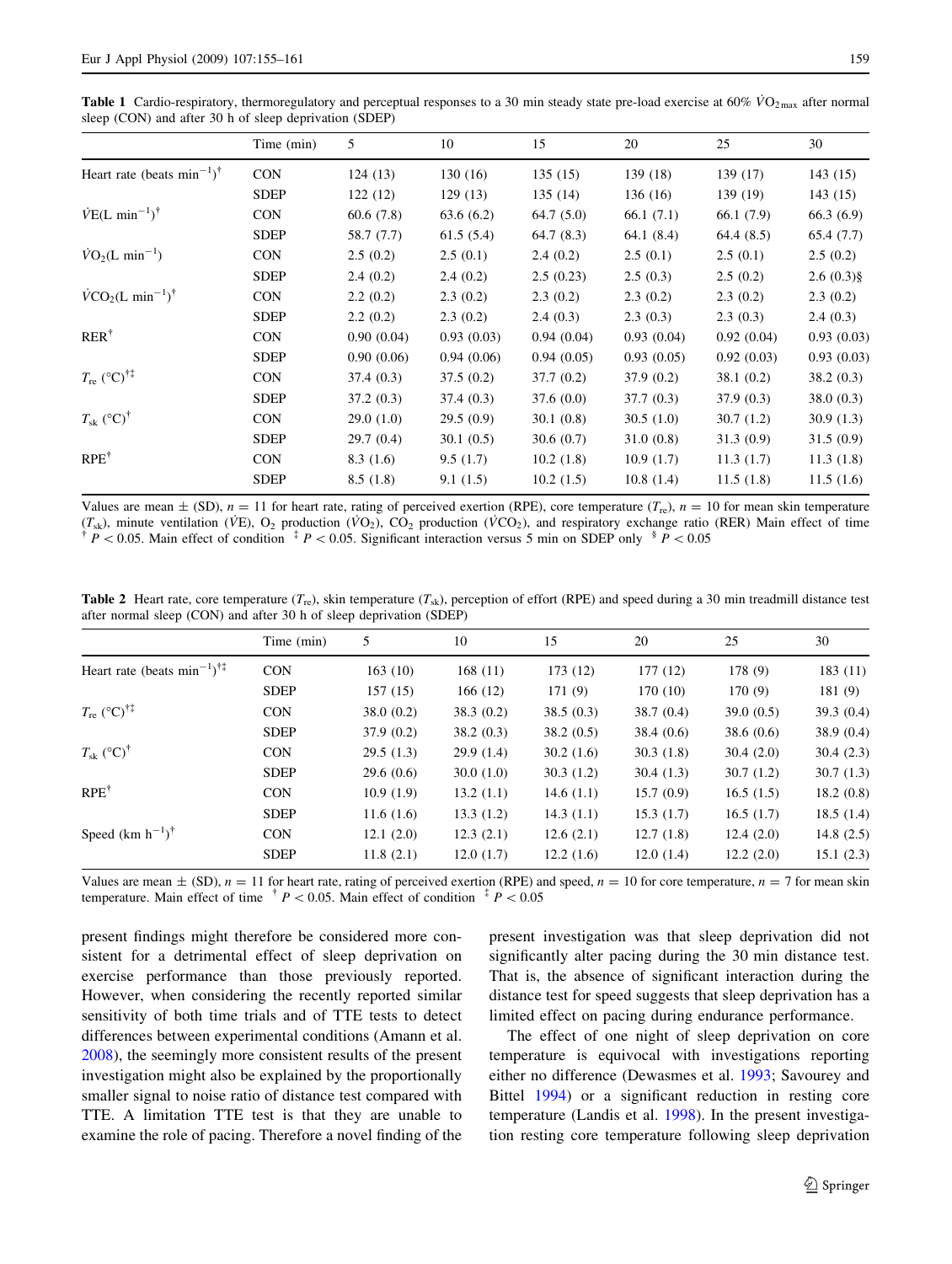<span id="page-6-0"></span>was reduced (CON: 37.27 (0.23)<sup>o</sup>C and SDEP: 37.18  $(0.25)$ °C), but not significantly so, which is similar to previous investigations (Dewasmes et al. 1993; Sawka et al. [1984\)](#page-7-0). More consistent reductions in core temperature have been reported with periods of sleep deprivation lasting longer than 50 h (Fiorica et al. 1968; Kolka et al. 1984). Although a decrease in core temperature brought about by pre-cooling  $(0.4^{\circ}C)$  has been shown to improve endurance performance in temperate conditions (Hessemer et al. 1984; Lee and Haymes 1995) it was not surprising in the present study that the small decrease in core temperature at rest and during the sub-maximal exercise after sleep deprivation  $(\leq 0.2^{\circ}C)$  did not translate into improved performance. Furthermore, heat storage  $(0.8^{\circ}C)$  and mean skin temperature were not different during sub-maximal exercise which further suggests a limited effect of sleep deprivation on thermoregulation during short-term submaximal exercise in a temperate environment. Core temperature was shown to be significantly lower throughout the distance test on sleep deprivation compared with control which is more than likely due to the reduced heat production from completing less work. In summary, the present investigation shows that sleep deprivation has a limited effect on thermoregulation and does not appear to impair heat dissipation during exercise in a temperate environment. Consequently, these results suggest an unlikely role for thermoregulation in the observed reduction in endurance performance in temperate conditions following sleep deprivation. Nevertheless, sleep deprivation may alter thermoregulation and exercise performance during more intense or prolonged exercise in temperate conditions or during exercise in the heat (Sawka et al. [1984\)](#page-7-0).

After sleep deprivation heart rate was lower by 7–8 beats  $min^{-1}$  at 20 and 25 min during the distance test. This lower heart rate likely reflects the decreased distance completed on the distance test. Cardio-respiratory parameters measured during the steady state pre-load exercise were largely unaffected by the sleep deprivation. These findings are consistent with previous studies (Martin and Haney 1982; Martin 1981; Martin and Gaddis 1981; Mougin et al. [1991\)](#page-7-0) and therefore it can be suggested short-term sleep deprivation has little effect on cardio-respiratory function during sub-maximal exercise. Despite less total distance completed on the distance test following sleep deprivation participants perception of effort was similar. The same perception of effort despite a tendency for lower selected running speed suggests that perception of effort would be greater for the same absolute workload. Therefore, the mechanism responsible for the observed reduction in endurance performance after one night without sleep may be an increased perception of effort. As RPE was not different between trials during the pre-load steady state exercise (60%  $VO_{2\text{max}}$ ) it might be hypothesised that sleep deprivation influences perception of effort during high intensity exercise to a greater extent than moderate intensity exercise. In support of this hypothesis, RPE was shown only to be greater during high intensity exercise and not low intensity exercise after 30 h of sleep deprivation (Martin and Gaddis 1981). Consequently, sleep deprivation may have a particularly detrimental effect on competition performance.

In conclusion, one night of sleep deprivation decreased endurance performance with limited effect on pacing, cardio-respiratory or thermoregulatory function. Despite running less distance after sleep deprivation compared with control, participants' perception of effort was similar indicating that altered perception of effort may account for the decrease in endurance performance after a night without sleep.

# References

- Amann M, Hopkins WG, Marcora SM (2008) Similar sensitivity of time to exhaustion and time-trial time to changes in endurance. Med Sci Sports Exerc 40:574–578. doi[:10.1249/MSS.0b013](http://dx.doi.org/10.1249/MSS.0b013e31815e728f) [e31815e728f](http://dx.doi.org/10.1249/MSS.0b013e31815e728f)
- Borg GA (1982) Psychophysical bases of perceived exertion. Med Sci Sports Exerc 14:377–381
- Chen HI (1991) Effects of 30-h sleep loss on cardiorespiratory functions at rest and in exercise. Med Sci Sports Exerc 23:193– 198. doi[:10.1249/00005768-199102000-00008](http://dx.doi.org/10.1249/00005768-199102000-00008)
- Cunningham JJ (1980) A reanalysis of the factors influencing basal metabolic rate in normal adults. Am J Clin Nutr 33:2372–2374
- Dewasmes G, Bothorel B, Hoeft A, Candas V (1993) Regulation of local sweating in sleep-deprived exercising humans. Eur J Appl Physiol Occup Physiol 66:542–546. doi[:10.1007/BF00634307](http://dx.doi.org/10.1007/BF00634307)
- Fiorica V, Higgins EA, Iampietro PF, Lategola MT, Davis AW (1968) Physiological responses of men during sleep deprivation. J Appl Physiol 24:167–176
- Grandjean AC, Reimers KJ, Bannick KE, Haven MC (2000) The effect of caffeinated, non-caffeinated, caloric and non-caloric beverages on hydration. J Am Coll Nutr 19:591–600
- Hessemer V, Langusch D, Bruck LK, Bodeker RH, Breidenbach T (1984) Effect of slightly lowered body temperatures on endurance performance in humans. J Appl Physiol 57:1731–1737
- Kolka MA, Martin BJ, Elizondo RS (1984) Exercise in a cold environment after sleep deprivation. Eur J Appl Physiol Occup Physiol 53:282–285. doi[:10.1007/BF00776603](http://dx.doi.org/10.1007/BF00776603)
- Landis CA, Savage MV, Lentz MJ, Brengelmann GL (1998) Sleep deprivation alters body temperature dynamics to mild cooling and heating not sweating threshold in women. Sleep 21:101–108
- Lee DT, Haymes EM (1995) Exercise duration and thermoregulatory responses after whole body precooling. J Appl Physiol 79:1971– 1976
- Martin BJ (1981) Effect of sleep deprivation on tolerance of prolonged exercise. Eur J Appl Physiol Occup Physiol 47:345– 354. doi[:10.1007/BF02332962](http://dx.doi.org/10.1007/BF02332962)
- Martin BJ, Gaddis GM (1981) Exercise after sleep deprivation. Med Sci Sports Exerc 13:220–223. doi[:10.1249/00005768-19810](http://dx.doi.org/10.1249/00005768-198104000-00002) [4000-00002](http://dx.doi.org/10.1249/00005768-198104000-00002)
- Martin B, Haney R (1982) Self-selected exercise intensity is unchanged by sleep loss. Eur J Appl Physiol Occup Physiol 49:79–86. doi[:10.1007/BF00428966](http://dx.doi.org/10.1007/BF00428966)